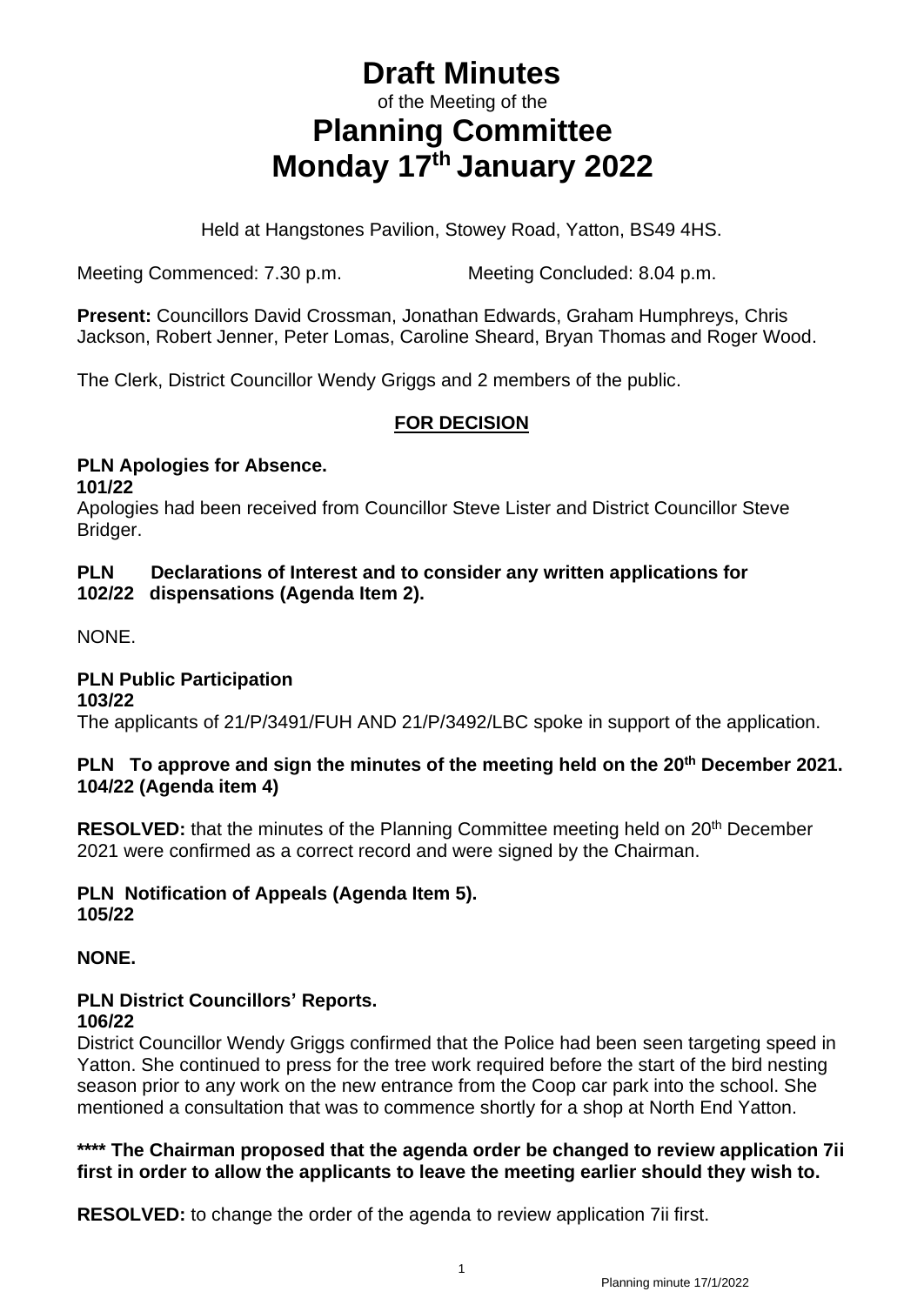#### **PLN Planning Applications (Agenda Item 7) 107/22**

## **ii) 21/P/3491/FUH & 21/P/3492/LBC - Box Cottage, 33 High Street, Yatton, BS49 4JD.**

Proposed internal alterations to form a first floor shower room, removal & replacement of existing garage roof and front section with similar roof profile/tiles and timber doors. Renovation of 6no double glazed sash windows. Plus Listed building consent.

**RESOLVED:** that councillors recommended approval of application 21/P/3491/FUH & 21/P/3492/LBC for the following reasons:

**Reason for Recommendation** The proposed alterations and improvements to the listed building were essential to preserve the longevity of the house and to bring key parts of it up to modern standards. The recommendation to approve was subject to the application being acceptable to the Conservation and Heritage Office.

 The Parish Council also wished to suggest that consideration be given to the following green measures:

• For any new roof or roof refurbishment that will face between south-west and south-east, consider installing photovoltaic panels or using photovoltaic tiles in construction.

• For any alteration to gutters and downpipes, consider installing a rainwater butt.

• For any construction of new walls, try to include the highest practicable grade of thermal insulation.

- For any construction try to use materials that are sustainable, made with recycled content, easily reused or recycled, and that save energy.
- For any project involving alteration or installation of a toilet, consider using a dual-flush model.

• For any project involving paving, patios and/or driveways, consider using water-permeable materials.

• For any project, consider the feasibility of installing one or more electric vehicle charging points.

**i) 21/P/3425/FUH - 9 Woodmill, Yatton, BS49 4QG -** Demolition of conservatory. Erection of single storey rear extension plus garage conversion.

**RESOLVED:** that councillors recommended approval of application 21/P/3425/FUH for the following reasons:

**Reason for Recommendation** The proposed extension was a good improvement to the property that had no negative impact on the street scene or neighbouring properties.

 The Parish Council also wished to suggest that consideration be given to the following green measures:

• For any new roof or roof refurbishment that will face between south-west and south-east, consider installing photovoltaic panels or using photovoltaic tiles in construction.

• For any alteration to gutters and downpipes, consider installing a rainwater butt.

• For any construction of new walls, try to include the highest practicable grade of thermal insulation.

• For any construction try to use materials that are sustainable, made with recycled content, easily reused or recycled, and that save energy.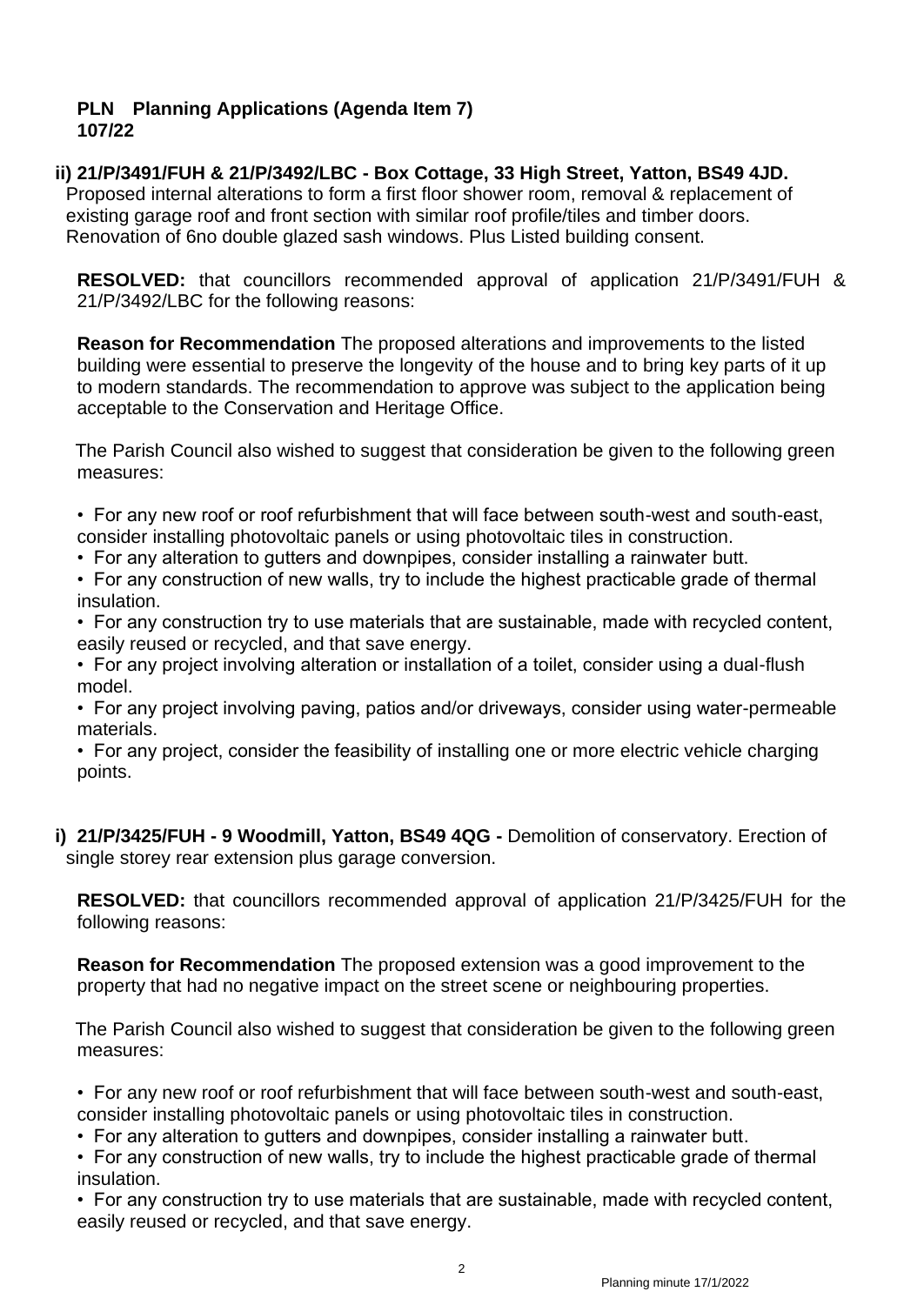• For any project involving alteration or installation of a toilet, consider using a dual-flush model.

• For any project involving paving, patios and/or driveways, consider using water-permeable materials.

• For any project, consider the feasibility of installing one or more electric vehicle charging points.

## **iii) Amended plans to the following applications:**

**21/P/1727/FUL** & **21/P/1728/LB** - **Box Bush Farm, North End Road, Yatton**.

Demolition of agricultural buildings, conversion of existing farmhouse into 3 dwellings and use of barn for car parking. Erection of further 32 dwellings including access, open space, drainage, landscaping and ancillary works including provision of new public open space to the north incorporating ecology planting and an extension to the Strawberry Line walking and cycling route (NCN Route 26),

**Amended Plans reduce the number of proposed dwellings from 39 to 35 dwellings**

**RESOLVED:** that councillors recommended refusal of applications 21/P/1727/FUL & 21/P/1728/LB for the following reasons:

**Reason for Recommendation** The Parish Council concluded that the amended plans had not addressed any of the concerns that had been raised with the original application. The reduction in housing number has not changed the density of the housing because the four houses that have been removed have been replaced by an attenuation pond. The remaining 35 dwellings are still as cramped as before and there has been no change to the serious concerns regarding the access. The Parish Council therefore re-iterate their original comments on the application as follows:

*'The proposed development was outside of the settlement boundary, was over the 25 dwelling limit for developments adjacent to the boundary and has not been brought forward as an allocated site through Local Plans or Neighbourhood Plans. The Parish Council therefore considers the proposal to be contrary to policy CS32 of North Somerset Council's Core Strategy. It was not a site designated for development within the Yatton Neighbourhood Plan and had no community support. The proposal was considered to be an overdevelopment of the site in terms of the number of proposed dwellings for the available space.*

 *Councillors had serious concerns regarding the access to the site as it was located on a bend with poor visibility and the proposed mitigation was not sufficient to address this issue.* 

 *There had been accidents at the location in the past with vehicles exiting Ham Lane which had better visibility than the access from the proposed site. A mini roundabout at the site exit was suggested as one possible solution that would also have the benefit of slowing traffic down. A change from 40 mph to 30 mph would also assist in making North End Road safer. The developer argues that the site is well linked for walking and cycling to facilities. The Parish Council were not persuaded by this view. In reality the site is 2.5 miles from Clevedon and 1.5 miles from Yatton village facilities served by very narrow pavements along a busy road making car reliance the safest and preferred option for any daily needs. It is therefore not a sustainable site and will add to existing heavy traffic on the B3133.*

*There are currently flooding problems as a result of the Chestnut Park development in the vicinity of this site which are not resolved, to add further dwellings in this location before a solution is found was not acceptable'.* 

*The Parish Council also wished to suggest that should this application be approved that consideration be given to the following green measures:* 

*• For any new roof or roof refurbishment that will face between south-west and south-east, consider installing photovoltaic panels or using photovoltaic tiles in construction. • For any alteration to gutters and downpipes, consider installing a rainwater butt.*